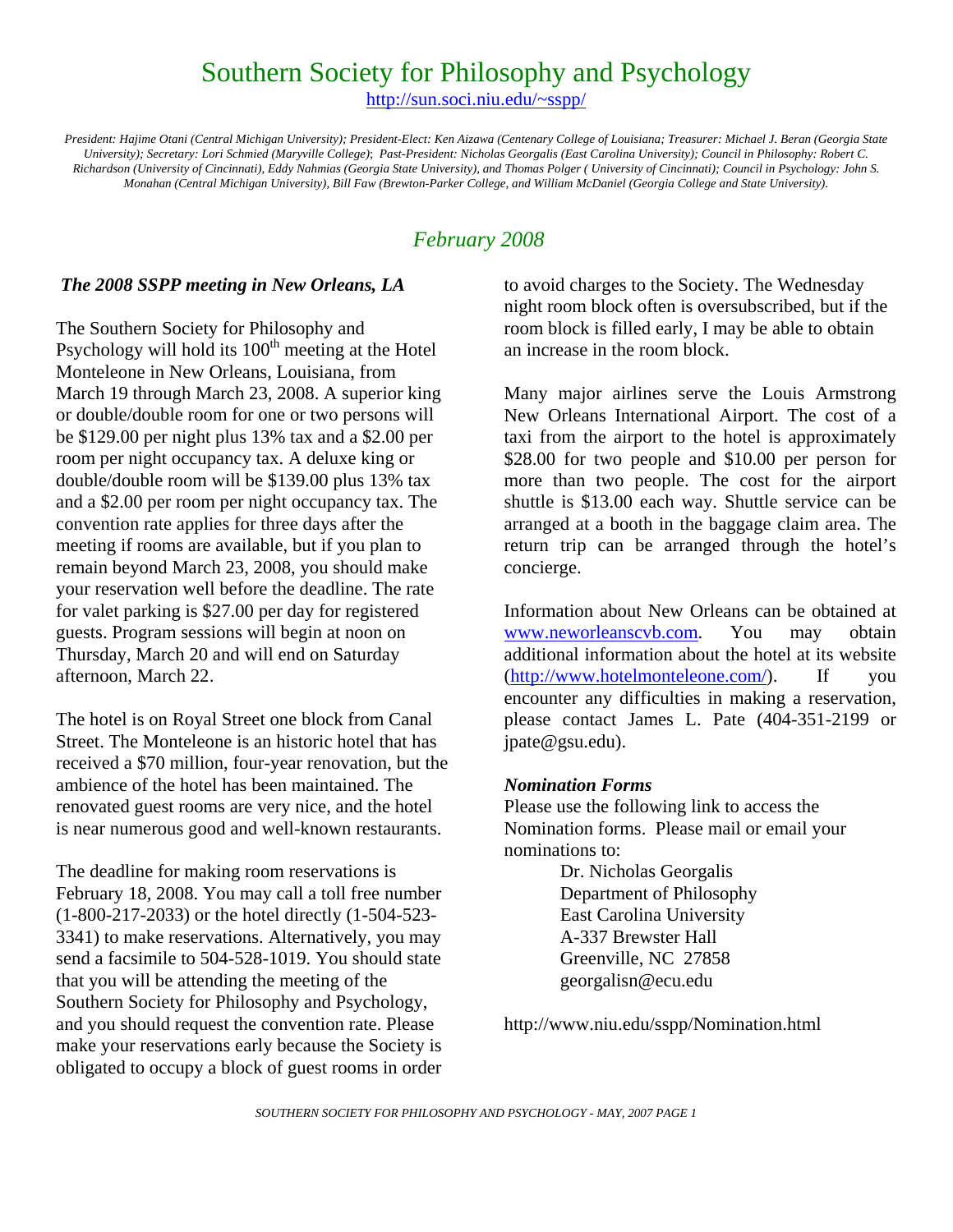## **Highlights of the 2008 Program**

## **President's Invited Address**

### **Saturday Morning, 9:00 a.m.**

**Douglas Medin**  *Northwestern University* 

When Culture Meets Cognition

Psychology Commentator: **Leslee K. Pollina,**  *Southeast Missouri State University* 

Philosophy Commentator: Fred K. Adams, *University of Delaware* 

Consciousness, Accessibility, and the Mesh Between Psychology and Neuroscience

**Thursday, 4:00 p.m.** 

**Thomas Carr,** *Michigan State University*  Performing Well When it Matters the Most

**Friday, 9:00 a.m.** 

**William Bechtel,** *University of California, San Diego* Active Mental Mechanisms

**Friday, 3:00 p.m.** 

## **Presidential Address**

**Friday Afternoon, 5:00 p.m.** 

**Hajime Otani**  *Central Michigan University* 

Bringing Out the Past: Do You Remember What It Was?"

**Joseph Levine,** *University of Massachusetts, Amherst* Secondary Qualities: Where Consciousness and Intentionality Meet

**Saturday, 3:00 p.m.** 

## **Invited Symposia**

**Metaphysics** 

**Karen Bennett,** *Cornell University*  **Amie Thomasson***, University of Miami*  **Kit Fine,** *New York University* 

**Thursday, 1:00 p.m.** 

**Ned Block,** *New York University* 

*SOUTHERN SOCIETY FOR PHILOSOPHY AND PSYCHOLOGY - MAY, 2007 PAGE 2* 

## **Invited Speakers**

**Giles Einstein,** *Furman University*  Remembering to Perform Actions in the Future: Evidence for Spontaneous Retrieval in Younger and Older Adults

**Thursday, 4:00 p.m.**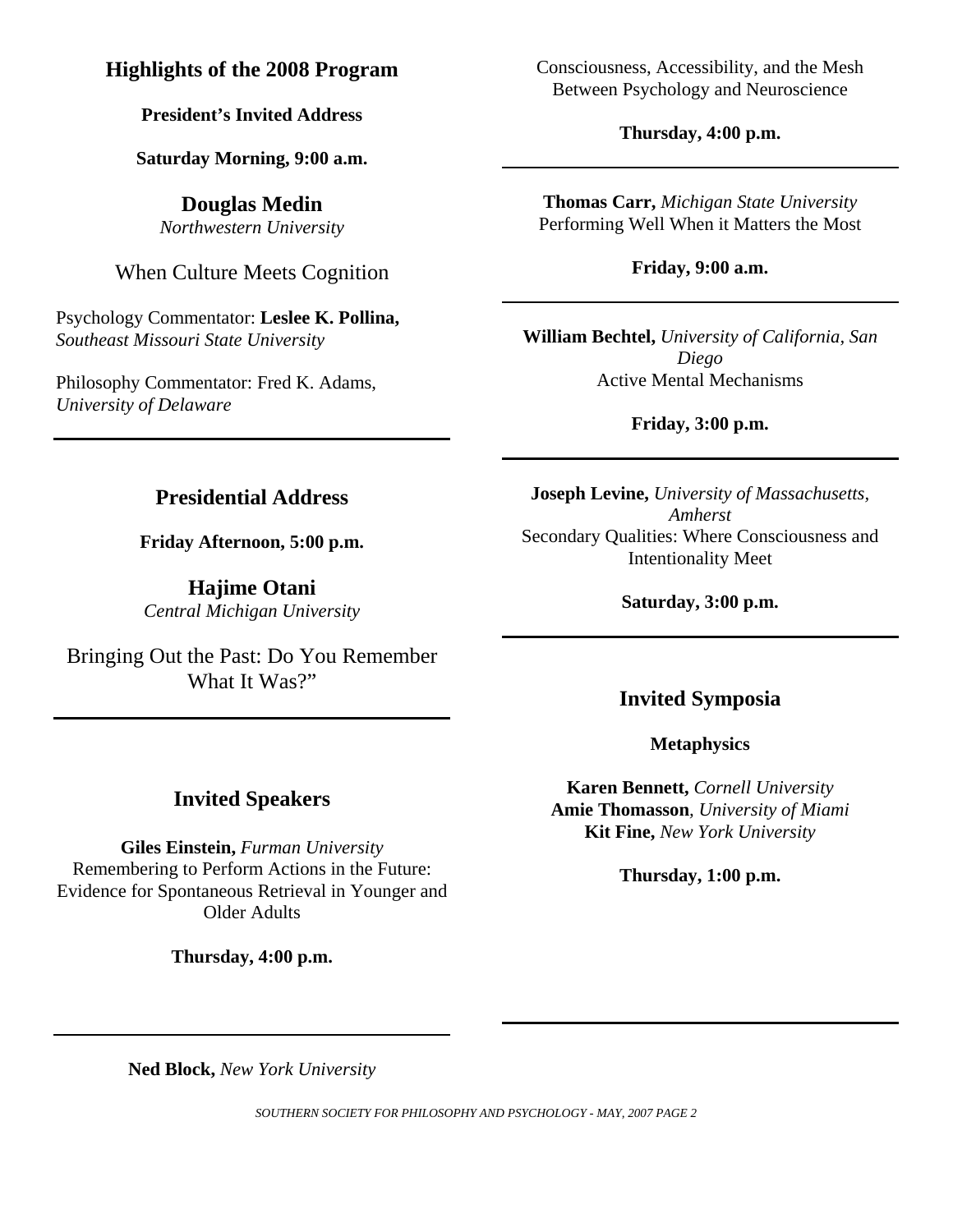### **Invited Symposia**

### **Individual Differences in Working Memory Capacity**

**Rebekah E. Smith,** *University of Texas, San Antonio*  **Jennifer C. McVay & Michael J. Kane,**  *University of North Carolina, Greensboro*  **Lisa Emory,** *North Carolina State University*  **Emily M. Elliott, Jill T. Shelton, Sharon D. Lynn,** *Louisiana State University*  **Candice C. Morey,** *University of Missouri, Columbia* 

**Thursday, 6:30 p.m.** 

**Introspection & Self-Knowledge** 

**Aaron Zimmerman,** *University of California, Santa Barbara*  **Brie Gertler,** *University of Virginia*  **André Gallois***, Syracuse University* 

**Friday, 9:00 a.m.** 

#### **Applying Behavioral Economic Theory to People in Museums**

**Stephany Dukes, Stephen Bitgood, Todd McKerchar,** *Jacksonville State University* **Krista White, Stephen Bitgood, Erin Webb,**  *Jacksonville State University*  **Renee Burt, Stephen Bitgood, Brnadyln New,**  *Jacksonville State University*

**Friday, 11:00 a.m.** 

#### **Neutral Monism and Panpsychism**

**Gregg Rosenberg,** *Corporate Executive Board* **William E. Seager,** *University of Toronto, Scarborough*  **Leopold Stubenberg,** *University of Notre Dame*

**Friday, 2:00 p.m.**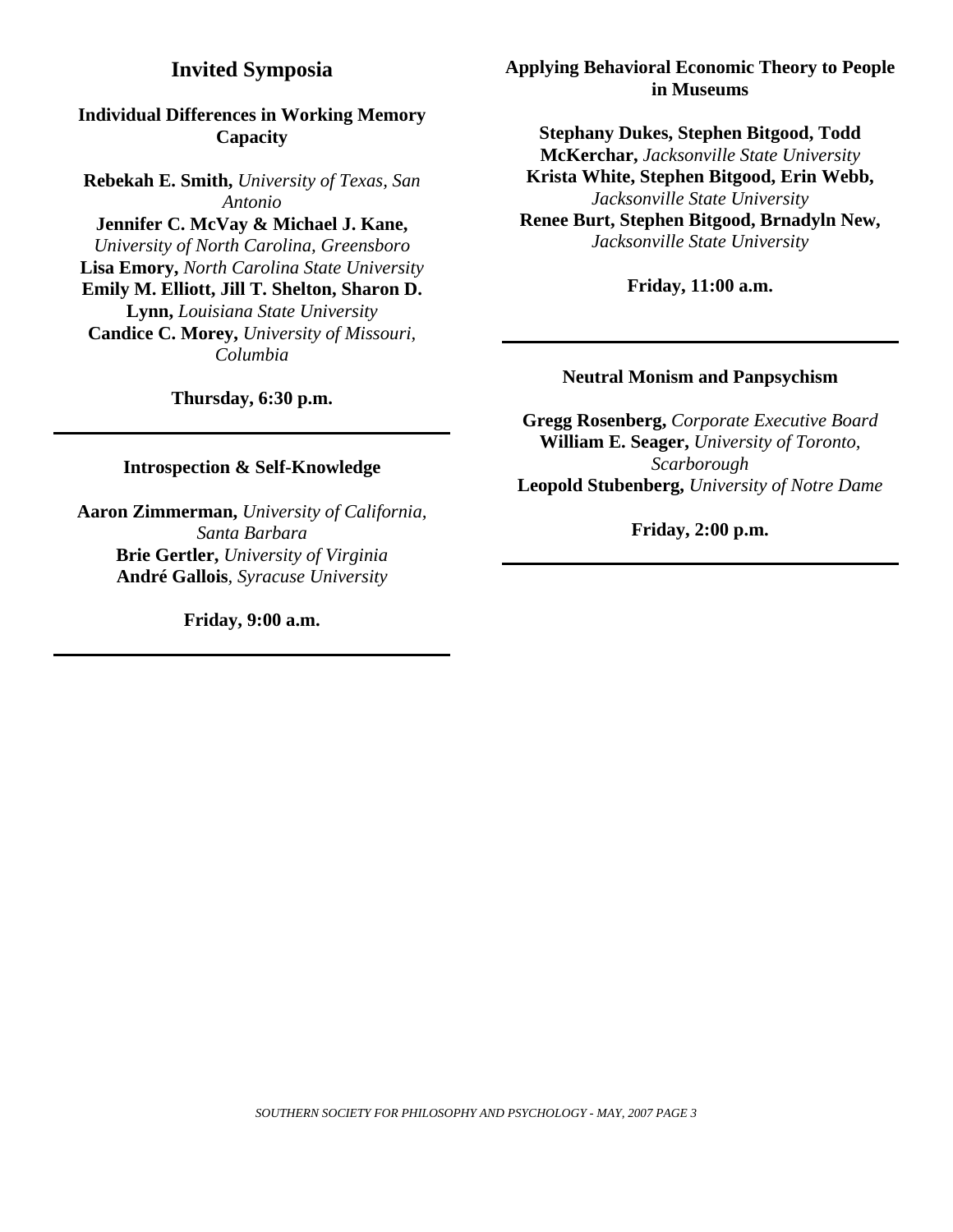# **Southern Society for Philosophy and Psychology 100th Annual Meeting Registration Form**

**Hotel Monteleone New Orleans, Louisiana March 20, 2008, to March 22, 2008**

| Please check the appropriate item below.                |                                                                               |
|---------------------------------------------------------|-------------------------------------------------------------------------------|
| Fee: Member                                             | \$70.00 (includes 2008-2009)<br>membership dues)                              |
| <b>Non-Member</b>                                       | \$55.00                                                                       |
| <b>Graduate Student \$15.00</b>                         |                                                                               |
| of the 100 <sup>th</sup> meeting celebration this year. | • All fees include an additional \$10 cost for special events planned as part |

| <b>Donation to the Graduate Student Travel Fund</b> |  |
|-----------------------------------------------------|--|
| <b>Donation to the General Fund</b>                 |  |
| <b>Total</b>                                        |  |

**Please send this form and your check to Michael J. Beran, Treasurer, 3401 Panthersville Road, Decatur, GA 30034.** 

**PLEASE NOTE: You also may pay your registration/dues at the meeting using check or cash only.** 

**Southern Society for Philosophy and Psychology**

*SOUTHERN SOCIETY FOR PHILOSOPHY AND PSYCHOLOGY - MAY, 2006 PAGE 4*